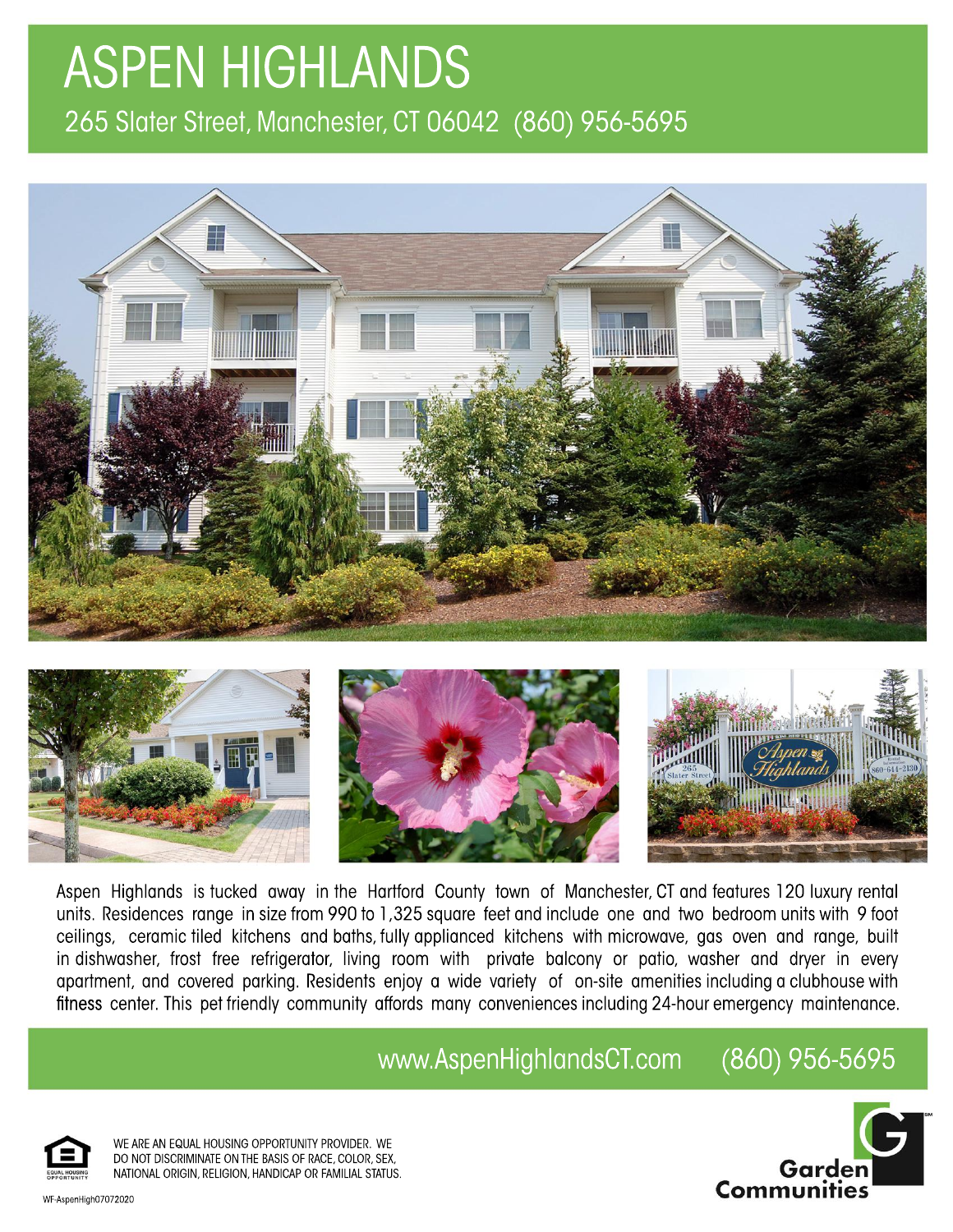# **Aspen Highlands**

| <b>Bedrooms</b>                                                            | Plan                                                                     |               | Area                             | <b>Pricing</b>                                  |  |  |  |  |  |
|----------------------------------------------------------------------------|--------------------------------------------------------------------------|---------------|----------------------------------|-------------------------------------------------|--|--|--|--|--|
| 1                                                                          | The Aspen                                                                | 1             | 990 sq. ft.                      | \$1620                                          |  |  |  |  |  |
| 2                                                                          | The Essex                                                                | 2             | 1154 sq. ft.                     | \$1835                                          |  |  |  |  |  |
| 2                                                                          | The Highland                                                             | 2             | 1154 sq. ft.                     | \$1835                                          |  |  |  |  |  |
| 2                                                                          | The Berkshire                                                            | 2             | 1321 sq. ft.                     | \$1880                                          |  |  |  |  |  |
|                                                                            | Rent includes: Trash Removal & Water. *All prices are subject to change. |               |                                  |                                                 |  |  |  |  |  |
| <b>Apartment Amenities</b>                                                 |                                                                          |               |                                  |                                                 |  |  |  |  |  |
| Ceramic Tile Kitchen and Bathrooms<br>• Garages Available<br>٠             |                                                                          |               | • Generous Closet Space          |                                                 |  |  |  |  |  |
| • Walk-In Closet in Select Units<br>Resident Controlled Central Air & Heat |                                                                          |               | Washer & Dryer in Apartment<br>٠ |                                                 |  |  |  |  |  |
| <b>Community Amenities</b>                                                 |                                                                          |               |                                  |                                                 |  |  |  |  |  |
| • 24-hour Emergency Maintenance                                            |                                                                          | • Cable Ready |                                  | <b>Controlled Access at Building Entry</b><br>٠ |  |  |  |  |  |
| Jogging Path/Walking Trail                                                 | Picnic/Barbecue Area<br>$\bullet$                                        |               | Playground<br>$\bullet$          |                                                 |  |  |  |  |  |
| <b>Appliances</b>                                                          |                                                                          |               |                                  |                                                 |  |  |  |  |  |
| Dishwasher<br>٠                                                            | Disposal<br>٠                                                            |               |                                  | Microwave                                       |  |  |  |  |  |
| Oven/Range<br>٠                                                            | Refrigerator/Freezer<br>٠                                                |               | ٠                                | Washer & Dryer in Apartment                     |  |  |  |  |  |
|                                                                            | Visit our website - https://www.AspenHighlandsCT.com                     |               |                                  |                                                 |  |  |  |  |  |
|                                                                            |                                                                          |               |                                  |                                                 |  |  |  |  |  |

| Monday | uesdav | Wednesdav | Thursdav | Friday | Saturdav | Sundav |
|--------|--------|-----------|----------|--------|----------|--------|
| Closed | 11-3   | Closed    | 11-3     | Closed | $10 - 5$ | Closed |

### **When you decide to join us, please provide us the following at time of application:**

- Non-refundable online application processing Fee. \$75 per applicant
- \$200 online deposit is required to reserve an apartment. To be applied to your Security Deposit upon approval; or refunded if your application is declined.
- Two Current Pay Stubs
- Valid Photo ID
- Social Security Card

We are an equal opportunity provider. We do not discriminate on the basis of race, color, sex, national origin, religion, handicap or familial status.